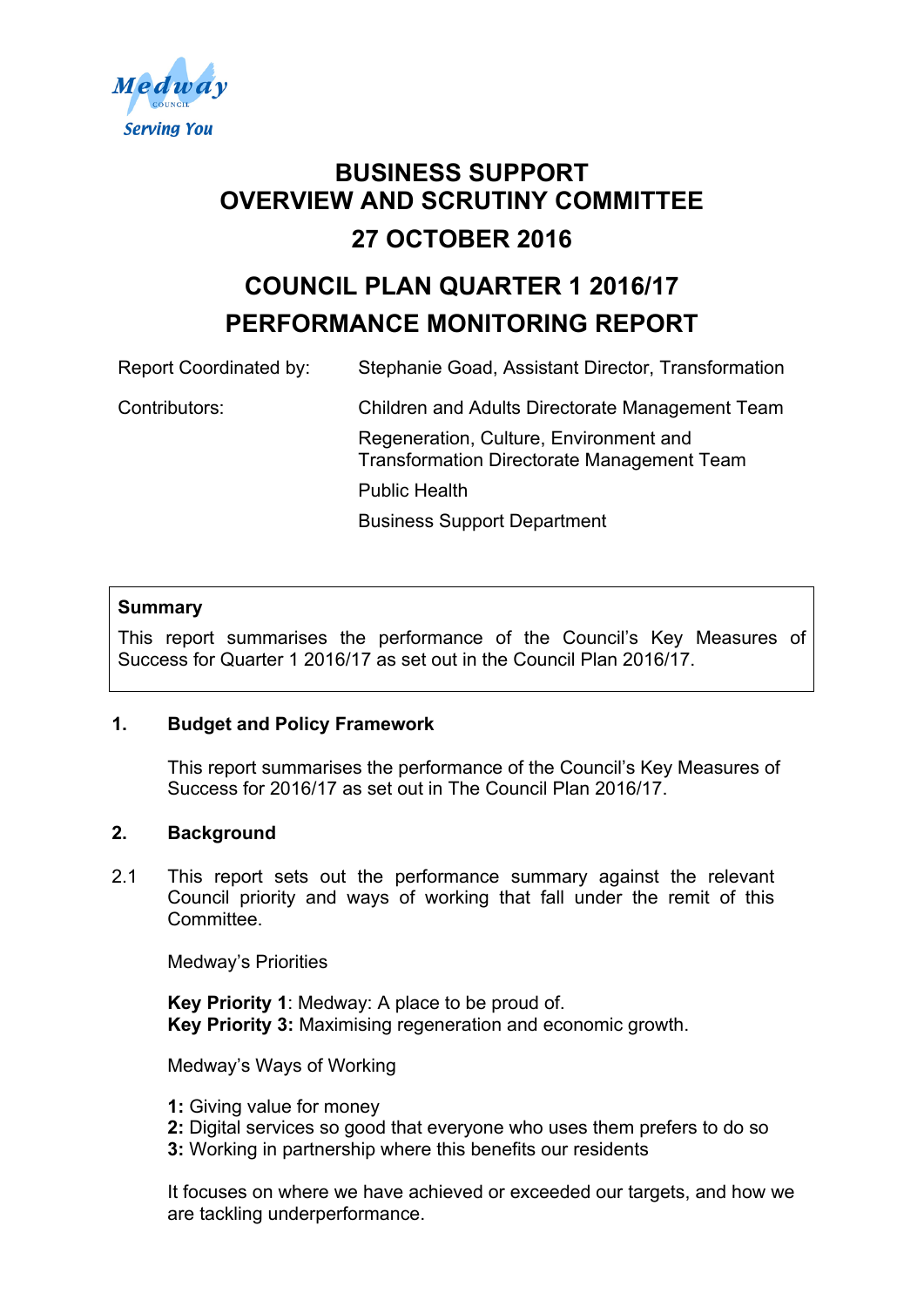- 2.2 Given the over-arching responsibilities of Business Support Overview & Scrutiny Committee the overview narrative of Council performance is provided for Members' information at **Appendix 1.**
- 2.3 A summary of the performance matters discussed at Children & Young People and Regeneration, Culture and Environment overview & scrutiny meetings is provided at **Appendix 2**. This is due to follow due to the timing of the other O&S meetings. Please note, the Health and Adult Social Care overview and scrutiny meeting has been rescheduled to after the Business Support overview and scrutiny meeting (15.11.16).

# **3. Summary of performance**

# 3.1 **Performance against Business Support indicators**

| <b>Key</b>                                                                         |                                              |                                                              |
|------------------------------------------------------------------------------------|----------------------------------------------|--------------------------------------------------------------|
| <b>Performance</b><br>indicator (PI) Status                                        | <b>Trend Arrows</b>                          | <b>Success is</b>                                            |
| This PI is significantly below<br>target                                           | The performance of this PI<br>has improved   | Higher figures are better                                    |
| This PI is slightly below target                                                   | The performance of this PI<br>has worsened   | Lower figures are better                                     |
| This PI has met or exceeded<br>the target                                          | The performance of this PI is<br>static      | N/A - Desired performance is<br>neither too high nor too low |
| This PI is data only. There is<br>no target and is provided for<br>reference only. | $N/A$ – Rating not appropriate /<br>possible |                                                              |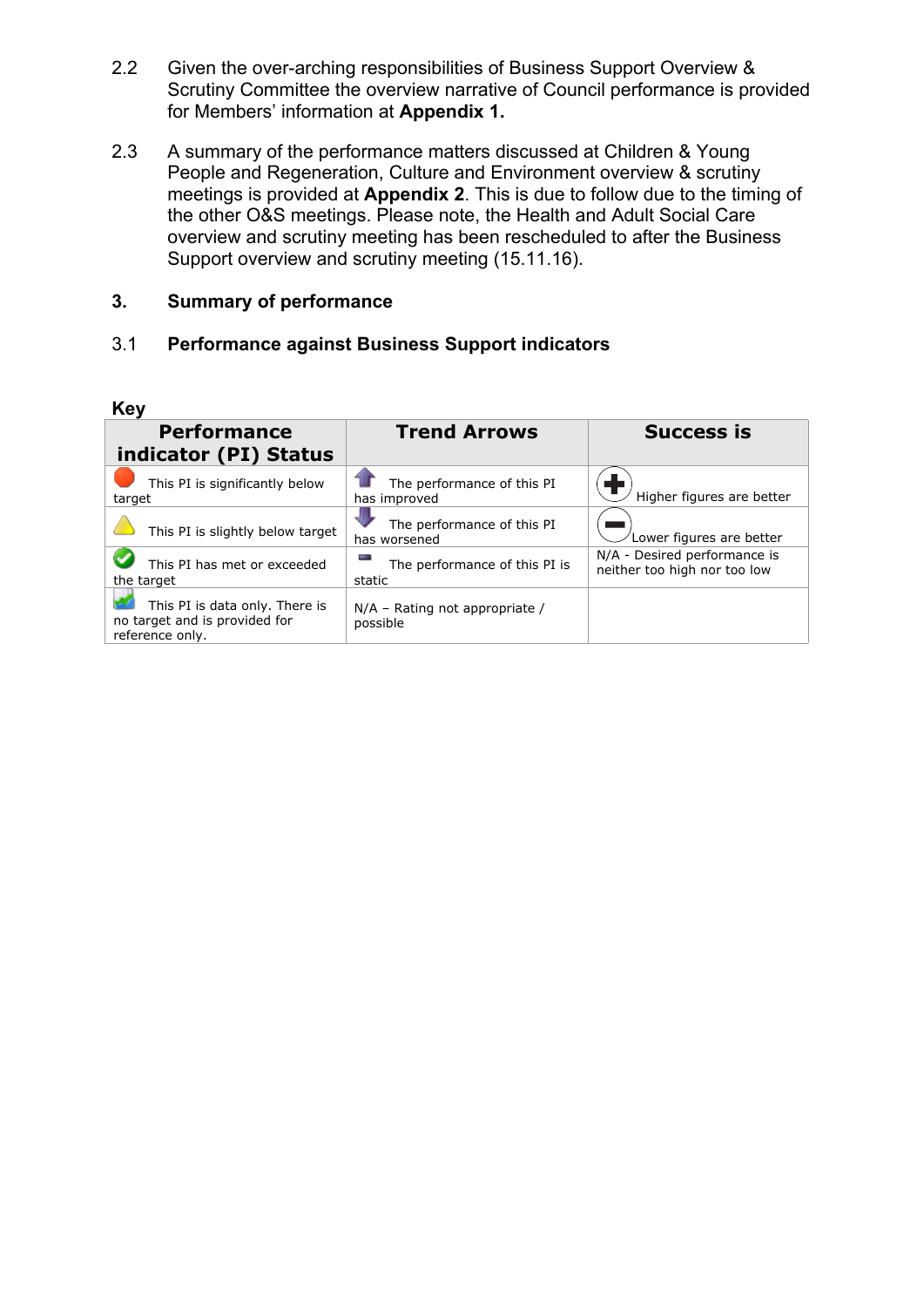# **Title 2.3 Preventing homelessness**

| Code   | Short Name                                                                                  | <b>Success</b>                        | 2014/1<br>5 | 2015/1<br>l6 | Q4<br>2015/1 |       | Q1 2016/17 |                      | 2016/1        | <b>Latest Note</b><br>Date | Latest Note |                     |                                                                                                                                                                                                                                                                                                                                                                                                                                                                                                                                                                                                                                        |
|--------|---------------------------------------------------------------------------------------------|---------------------------------------|-------------|--------------|--------------|-------|------------|----------------------|---------------|----------------------------|-------------|---------------------|----------------------------------------------------------------------------------------------------------------------------------------------------------------------------------------------------------------------------------------------------------------------------------------------------------------------------------------------------------------------------------------------------------------------------------------------------------------------------------------------------------------------------------------------------------------------------------------------------------------------------------------|
|        |                                                                                             |                                       | Value       | Value        | Value        | Value | Target     | <b>Status</b>        | Long<br>Trend | Short<br>Trend             | Target      |                     |                                                                                                                                                                                                                                                                                                                                                                                                                                                                                                                                                                                                                                        |
| HC4    | Number of private<br>properties improved<br>as a result of the<br>Council's<br>intervention | $\left( \color{red}\mathbf{+}\right)$ | N/A         | N/A          | N/A          | 170   | 150        | $\blacktriangledown$ | N/A           | N/A                        | 600         | $15 - Aug-$<br>2016 | Medway undertakes a range of work to improve<br>properties within the private sector. This includes<br>dealing with complaints from tenants and landlords,<br>inspecting and licencing HMOs, carrying out inspections<br>of properties and dealing with travellers.<br>In the first Quarter of 2016-17, 170 households were<br>assisted in this way.                                                                                                                                                                                                                                                                                   |
| NI 156 | Number of<br>households living in<br>temporary<br>accommodation                             |                                       | 260         | 259          | 259          | 279   | 300        |                      |               | JЦ                         | 300         | $22$ -Jul-<br>2016  | The number of households approaching as homeless<br>has increased by 12% over the last year, however the<br>service has been able to intervene early to help prevent<br>homelessness and the authority having to accept more<br>homeless applications, and in fact the number of<br>homeless applications for the YTD is down by 24%<br>compared to the same period last year. Of those<br>households making applications we are seeing the<br>number of clients with complex needs is remaining<br>generally stable, whilst the supply of suitable affordable<br>has reduced. The demand for TA therefore remains<br>fairly constant. |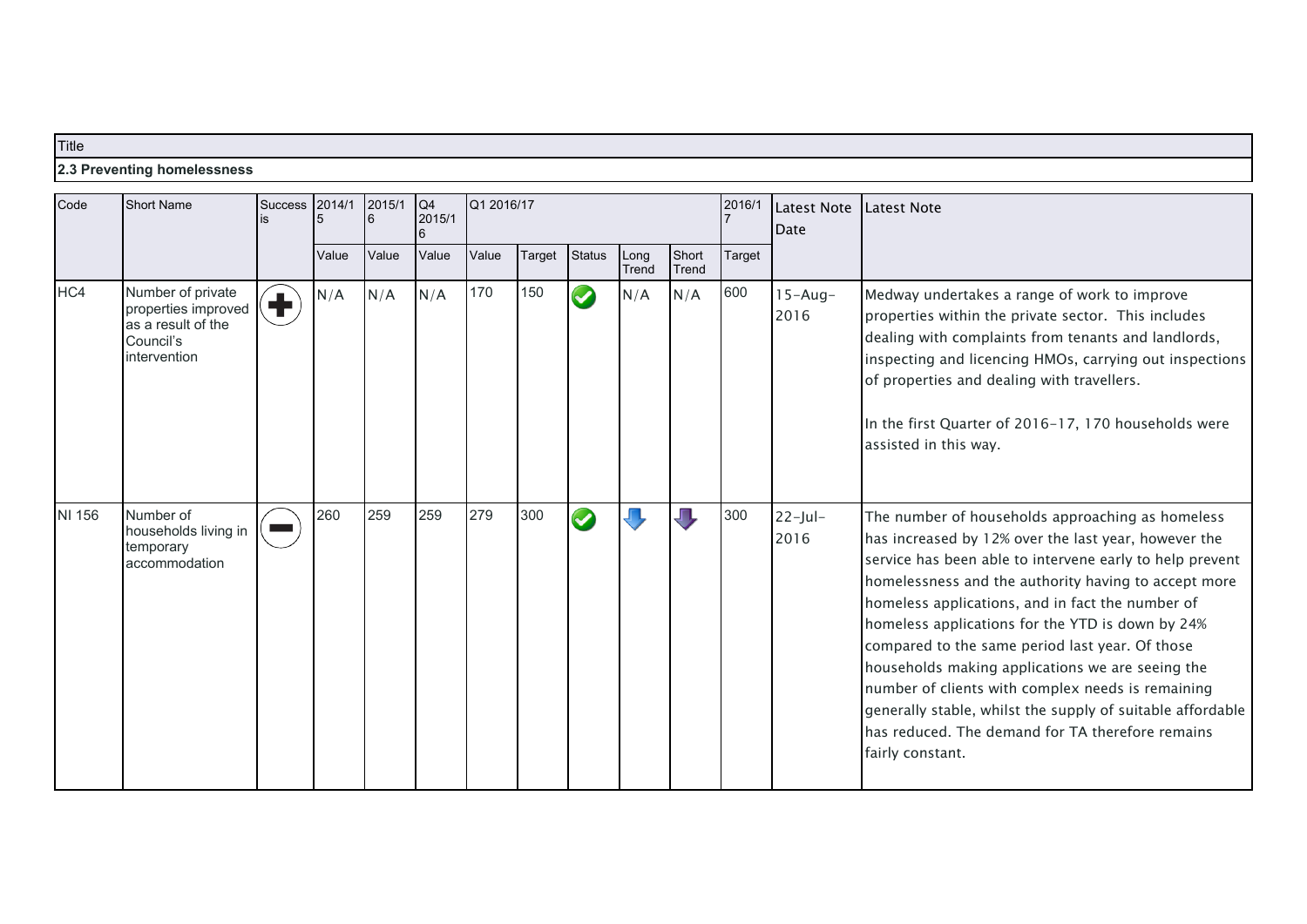| Code            | <b>Short Name</b>                                                                                                               | Success | 2014/1 | 2015/1 | $\overline{Q4}$<br>2015/1 |       | Q1 2016/17 |        |               | 2016/1         | Latest Note Latest Note<br><b>IDate</b> |                    |                                                                                                                                                                                                                                                                                                          |
|-----------------|---------------------------------------------------------------------------------------------------------------------------------|---------|--------|--------|---------------------------|-------|------------|--------|---------------|----------------|-----------------------------------------|--------------------|----------------------------------------------------------------------------------------------------------------------------------------------------------------------------------------------------------------------------------------------------------------------------------------------------------|
|                 |                                                                                                                                 |         | Value  | Value  | Value                     | Value | Target     | Status | Long<br>Trend | Short<br>Trend | Target                                  |                    |                                                                                                                                                                                                                                                                                                          |
|                 |                                                                                                                                 |         |        |        |                           |       |            |        |               |                |                                         |                    |                                                                                                                                                                                                                                                                                                          |
| HC <sub>3</sub> | INo. of households<br>with dependent<br>children in B&B who<br>Thave resided there<br>for 6+ weeks at the<br>end of the quarter |         |        |        |                           |       |            |        |               | <b>State</b>   |                                         | $15$ -Jul-<br>2016 | The number of households in B&B type TA remains at a<br>very low level, and has fallen whilst in a most authorities<br>across the southeast have seen an increase in levels in<br>B&B and some have even had families in this type of TA<br>for more than 6 weeks, not a situation we have in<br>Medway. |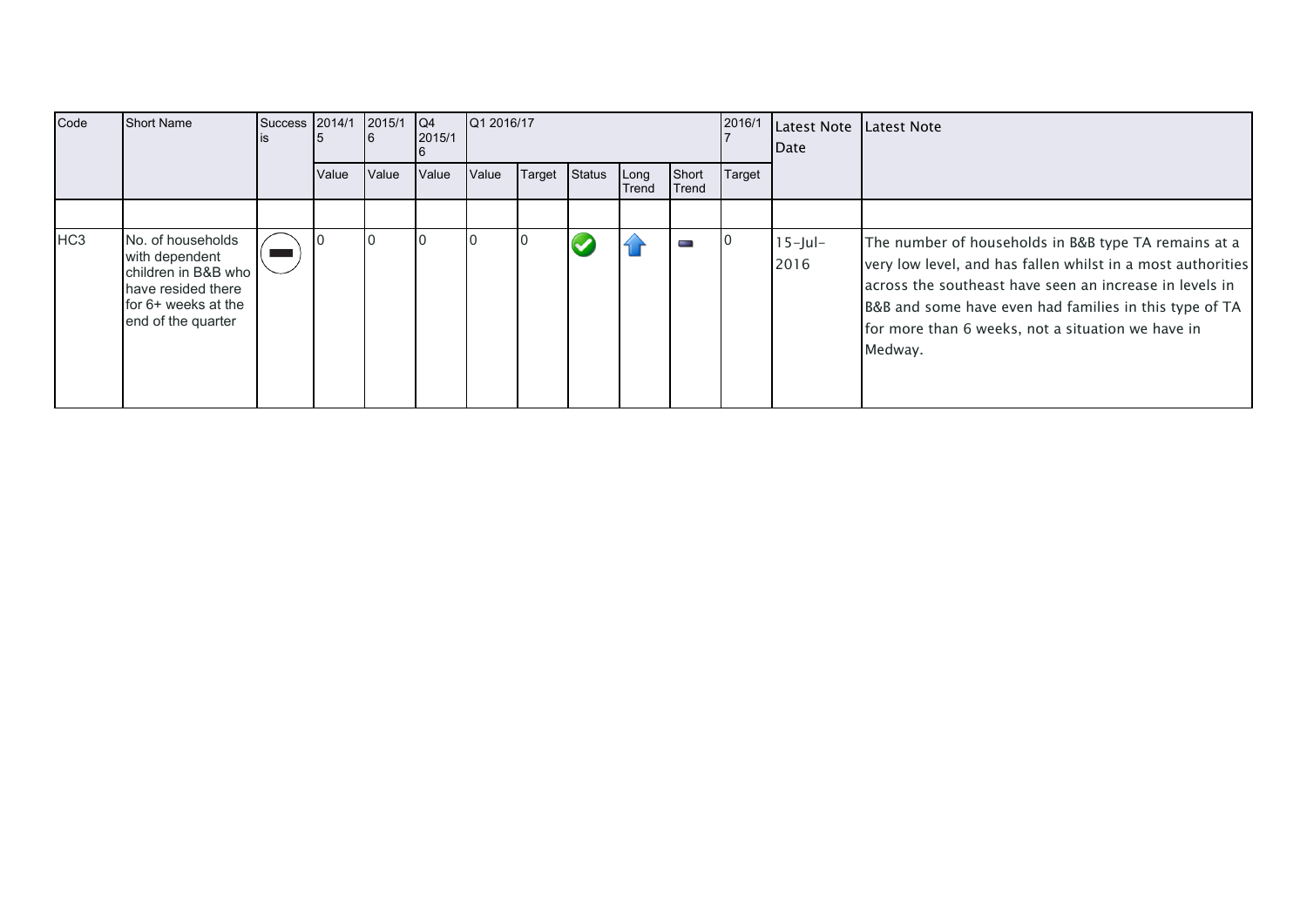#### **3.2 Service Comments**

#### 3.2.1 **Outcome: Medway on the map**

#### **Develop a destination marketing plan**

A strategy and action plan for "Medway on the Map" is being implemented as part of the marketing department's on-going activities.

#### 3.2.2 **Outcome: Delivering new homes to meet the needs of Medway's residents**

#### **Project 6.1 Delivering new homes to meet the needs of Medway's residents**

The Medway Local Plan is progressing in line with its delivery timescales, as set out in the 2015 Local Development Scheme. This aims for Submission of the draft Local Plan to the Planning Inspectorate in the first half of 2018. The next formal consultation stage of the plan will be presented to Cabinet in December 2016. The Local Plan will establish a housing target for Medway up to 2035. The Council is progressing a number of individual projects across the area, particularly along the waterfronts of Strood, Rochester and Chatham that will help in delivering the housing needed for Medway's growing population and realising the area's regeneration potential.

#### **Project 6.4 Encouraging the delivery of homes through investigation of new financial models and release of Council owned sites.**

Developing regeneration models to facilitate the delivery of mixed use development sites with a focus on residential housing with options including direct Council development, potential income schemes via renting assets/properties and joint ventures with the private sector to share risk and generate income.

As part of this work, Officers have commenced investigations into the benefits that may be achieved by the formation of a Joint venture, Housing Company or other vehicle to develop new affordable Housing within Medway. Work is underway to understand the funding arrangements and costs in regards to set up and outcomes that may be brought about by such an initiative. Discussions with organisations that have followed this route are ongoing to learn from them and report back to Members on the benefits that may be achievable in Medway.

Work is also underway to develop a feasibility study for the regeneration of one of the Council's main housing estates in Gillingham. This study involves the redesign of the estate which will also include identification of external funding streams available to achieve this ambition. The study is at an early stage although initially the draft plan shows that the area can accommodate more affordable housing that is much needed in Medway.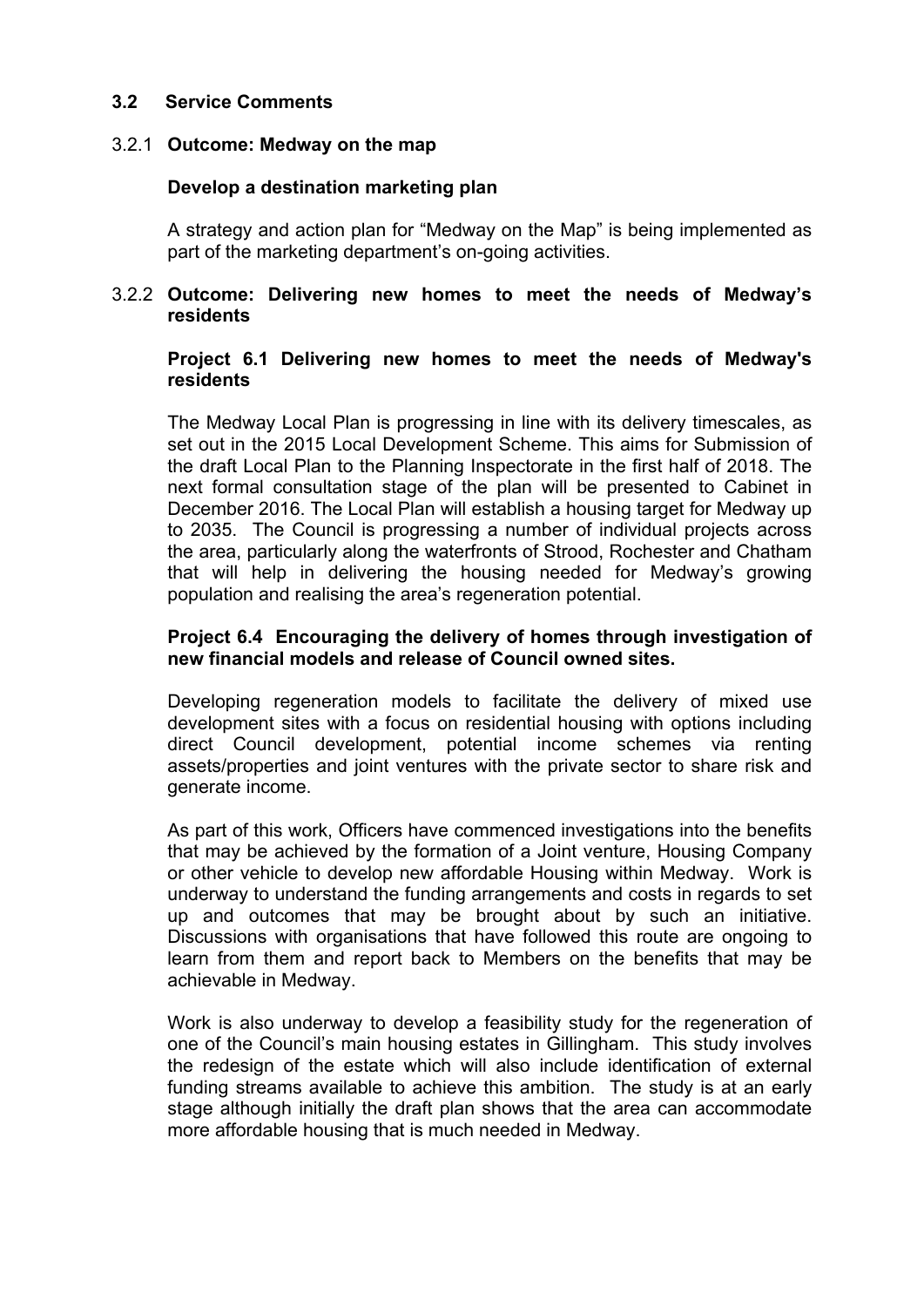# 3.2.3 **Outcome: Preventing homelessness**

#### **Project 7.1 Preventing homelessness**

The Council is focused on reducing homelessness and addressing temporary accommodation through a Council wide approach by (1) supporting people and vulnerable families to access housing (2) working with landlords and agents to support households to maintain their accommodation and prevent homelessness (3) help Medway's people to get a foot on the housing ladder.

Following the move to Kingsley House in Gillingham, with its improved facilities for clients, the Council continues to work with a range of organisations and services to help prevent households from becoming homeless. Where we are able to prevent homelessness the Council aims to be as proactive as possible. This is demonstrated by a reduction in the number of households who were either actually homeless or at risk of homelessness within 28 days, for Quarter 1 this was 175 compared to 315 for Quarter 1 2015/16

The number of households in temporary accommodation has increased slightly from 242 in Quarter 1 2015/16 to 279 in Q1 2016/17 and is primarily a reflection on the limited supply of social lettings in this quarter, however despite this the service has been able to limit the number of families placed into B&B accommodation (1 household at the end of Quarter 1 2016/17 compared to 13 at the end of Quarter 1 2015/16) compared to many neighbouring authorities and none of the families have been in this accommodation for more than 6 weeks.

Work continued with Members on the Housing (Demand, Supply and Affordability) Task Group, this cross party work concluded successfully with the report being presented to Cabinet on 10 May.

#### **Project 7.2 Working with landlords and agents to support households to sustain their accommodation and prevent homelessness**

The Council has worked with 1,951 households in Quarter 1 to help them sustain their accommodation or to prevent homelessness over the first quarter. This has been achieved by obtaining improvements to their housing conditions, negotiations with landlords, debt advice and resolution of mortgage and rent arrears. In addition to which we have provided specific housing-related support to allow accommodation to be sustained through floating and accommodation based support. The Council's Tenant Accreditation Scheme has recently won a National Award from Landlords Association in recognition of Tenant Empowerment and support.

#### **Project 7.3 Help Medway's people get a foot on the housing ladder**

The Council is working with a range of housing providers to help households secure accommodation to help meet their housing needs in a number of ways, including through the provision of social housing, shared ownership or by assisting households to secure private sector accommodation. For the first Quarter, the Council has assisted 355 households into housing in this way over the first Quarter of 2016/17.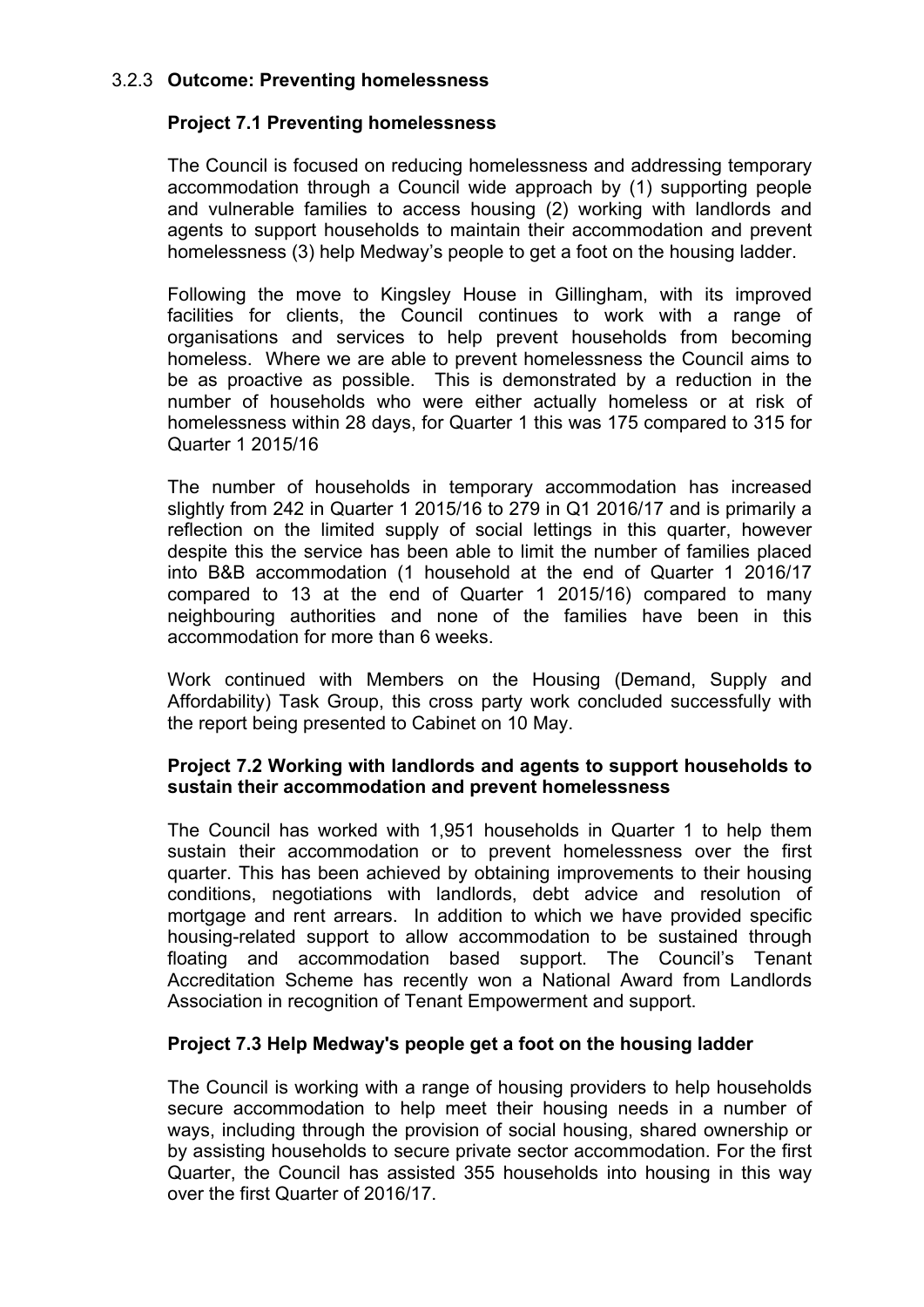# **4. Ways of working 1: Giving value for money**

#### 4.1 **Key measures of success - Summary**

We measure our success on delivering value for money services firstly by asking our Citizen Panel for their views, and secondly by monitoring how we deal with customer complaints.

#### 4.2 **Citizen Panel**

In May 2016, 559 residents completed the Citizen Panel survey. When asked: 'how satisfied are you with the way the council runs its services?'

- 62.5% were very or fairly satisfied with the way the Council runs it services
- 10.6% were very satisfied.
- 24.9% were neither satisfied nor dissatisfied.
- 11.1% were very or fairly dissatisfied

When asked: 'do you agree that the council provides value for money services?'

- 53.6% agreed with the statement
- 10.7% disagreed with this statement
- 31.7% neither agreed or disagreed

#### 4.3 **Complaints**

| <b>Stage 1 Complaints Quarterly Data 2016/17</b> |                               |                                      |                                |                         |  |  |  |  |
|--------------------------------------------------|-------------------------------|--------------------------------------|--------------------------------|-------------------------|--|--|--|--|
| Quarter                                          | <b>Complaints</b><br>received | <b>Complaints</b><br>responded<br>to | <b>Responded</b><br>to in time | responded<br>to in time |  |  |  |  |
| Q <sub>1</sub>                                   | 305                           | 318                                  | 274                            | 86.16%                  |  |  |  |  |

#### **Service comments**

#### **Stage 1 corporate complaints**

The overall position for Stage 1 corporate complaints in terms of compliance with the 75% performance target for timeliness was 86.16% for Quarter 1 2016/17. This was a slight fall back from Quarter 4 2015/16 where 92% was achieved (albeit for the first time in that year) but performance continues above target. Volumes were high again in April at 120 cases received, but reduced to 91 and 107 respectively in May and June.

#### **Stage 2 corporate complaints**

Timeliness performance in Quarter 1 was strong, exceeding what was the best performance of 2015/16 in Quarter 4. This was particularly due to 100% of cases due in June being responded to on time.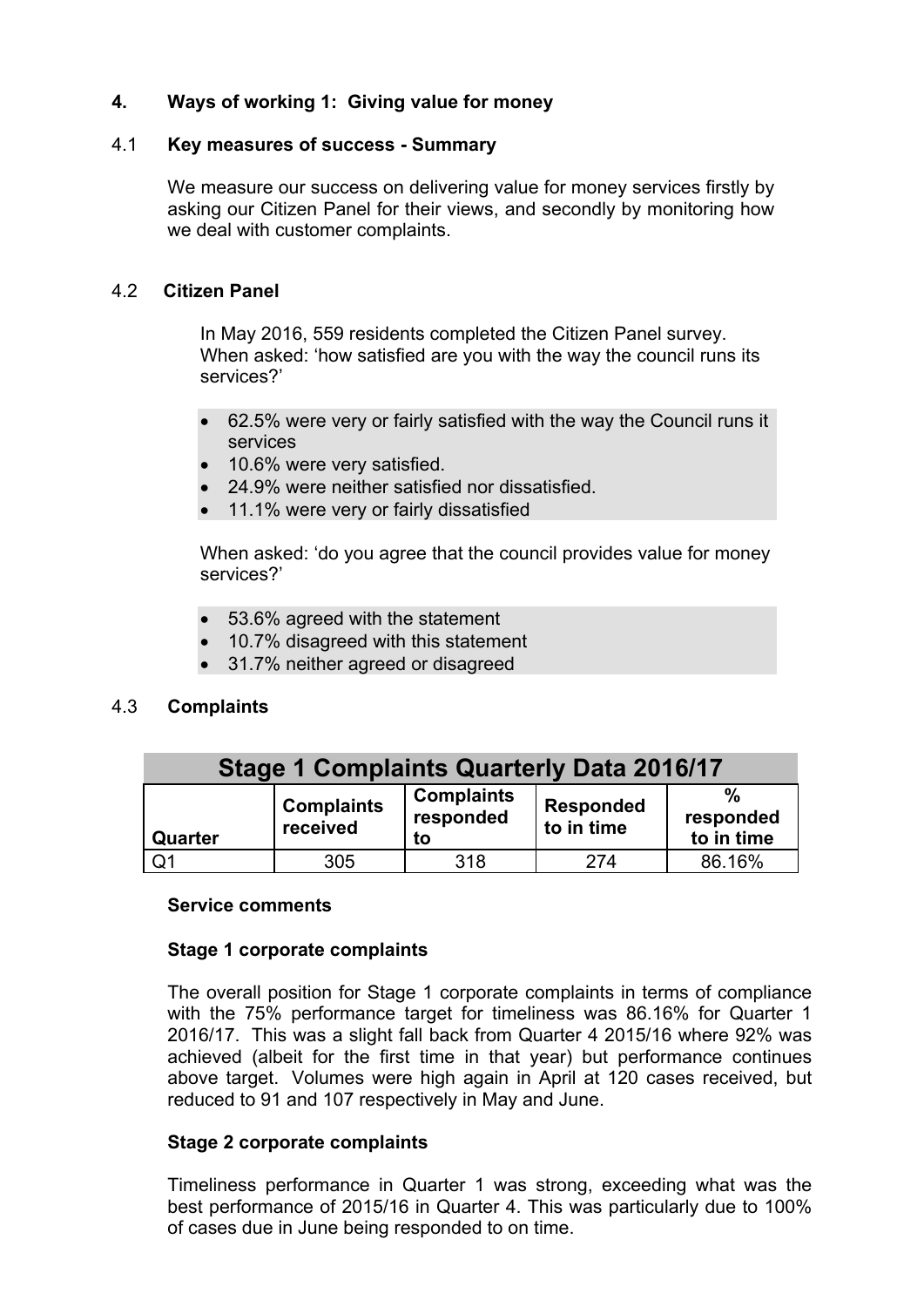| <b>Stage 2 Complaints Quarterly Data 2016/17</b> |                               |                                      |                                                       |                                          |  |  |  |  |
|--------------------------------------------------|-------------------------------|--------------------------------------|-------------------------------------------------------|------------------------------------------|--|--|--|--|
| Quarter                                          | <b>Complaints</b><br>received | <b>Complaints</b><br>responded<br>to | <b>Responded</b><br>to in time<br>$(10 \text{ days})$ | $\frac{0}{0}$<br>responded<br>to in time |  |  |  |  |
|                                                  |                               |                                      |                                                       |                                          |  |  |  |  |
| Q <sub>1</sub>                                   | 31                            | 26                                   | 23                                                    | 88.46%                                   |  |  |  |  |
| Apr                                              | 10                            |                                      | 3                                                     | 75%                                      |  |  |  |  |
| May                                              | 8                             | 8                                    |                                                       | 75%                                      |  |  |  |  |
| June                                             | 13                            | 14                                   |                                                       | 100%                                     |  |  |  |  |

In Quarter 1, 3 cases were upheld in the customer's favour; 4 partially upheld and 24 cases not upheld.

# **Referrals to the Local Government Ombudsman (LGO)**

16 referrals were made to the LGO in Quarter 1, two more than in Quarter 3 and Quarter 4 2015/16. In Quarter 1 13 decisions were made by the LGO: 6 were closed after initial enquires with no further action; 4 were not upheld and 3 were upheld (Children in Need/Child Protection; Strategic Housing; Psychology and Inclusion).

The LGO comparative performance for Medway against similar authorities and learning from our LGO complaints for 2015/16 will be reported to Members as part of Q2 monitoring.

#### **5. Ways of working 2: Digital services so good that everyone who can use them prefer to do so**

#### **PAY**

We went live with the new PAY solution (initially with council tax and business rates) in early May. Feedback during the beta phase was largely very positive and we've seen a 13% increase in online transactions (May – July) compared with the same period last year. We are now moving council tax and business rates to fully live and as we implement more transactions online through the same PAY process, we will continue to iterate where necessary.

#### **Pest Control**

Since April, we have been looking in depth at two new areas. *'I want to book*…' initially looking at booking pest control visits. We've scoped and defined the full end to end process, from the initial online booking by users through to the technician planning their day, carrying out visits and completing the service, efficiently and without duplication. We're now in the build phase and expecting to make the process live in beta by October. Next will be 'book a bulky waste collection.'

#### **Foster carers**

Project two, '*I want to apply for*…', is initially looking at applying to be a foster carer. As well as making it easier to apply for something from the council, fostering also gives us the potential for a paperless service.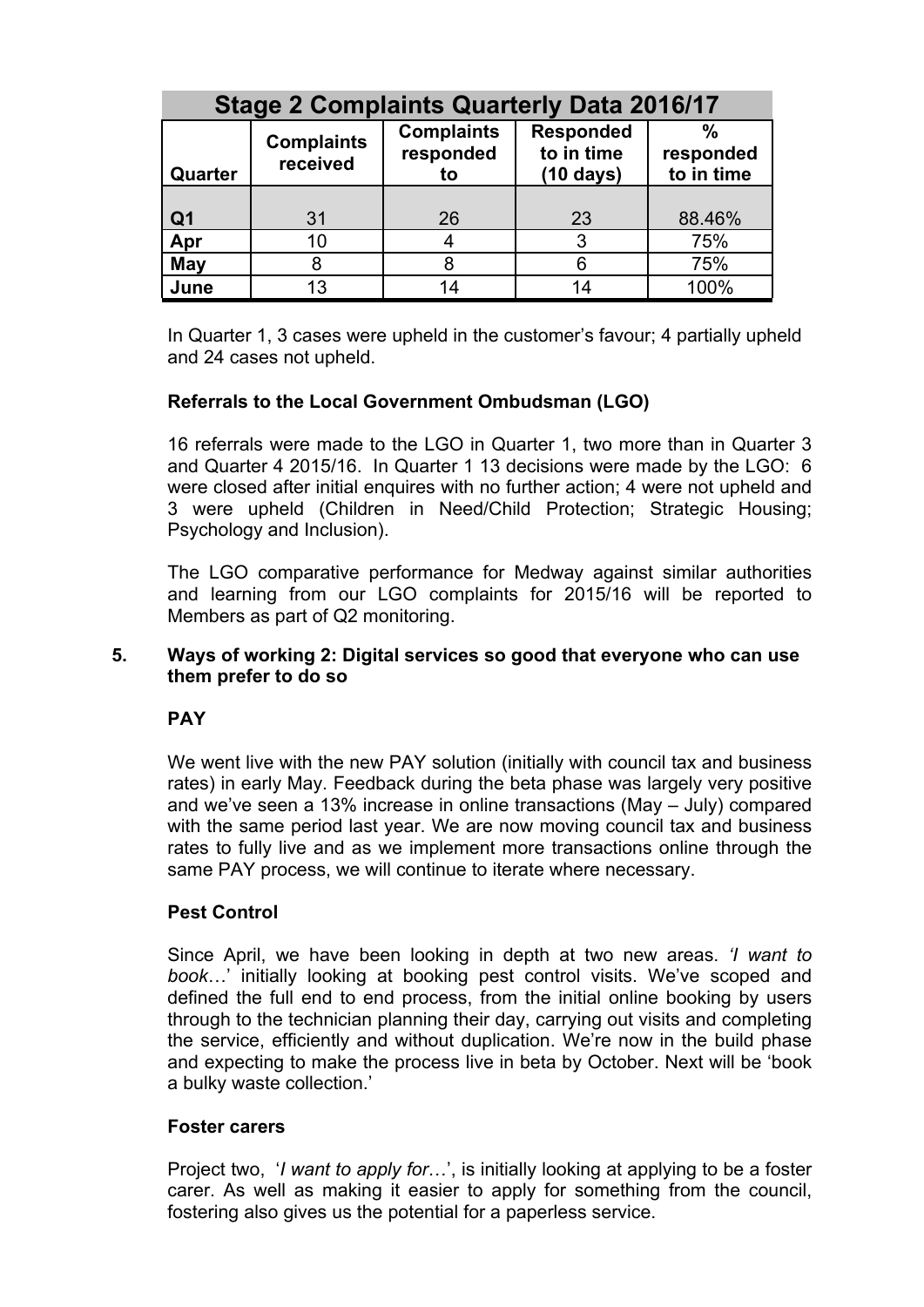These two new processes will then give us the single way to 'book' and 'apply' for any council service and we'll use them as exemplars for further transformation.

#### **Libraries**

We're carrying out user research on the libraries section on **Medway.gov**, a popular section on the website and one which generates lots of calls to the contact centre. We will improve the content and navigation to make it easier for people to find what they're looking for, and build the new section in our new content management system as part of the website rationalisation project.

#### **Payment processes**

We're also starting to redesign some of our payment processes, as part of extending the PAY solution and reducing cash collections.

#### **6. Ways of working 3: Working in partnership where this benefits our residents**

Medway is successfully working in partnership to deliver many of our key projects. The following lists the key partnerships which are referenced in this Quarter 1 performance report:

| <b>Project</b><br>reference | Partnership / project                                                                                                                                                                                                                                      | <b>Partners</b>                                                                                               |
|-----------------------------|------------------------------------------------------------------------------------------------------------------------------------------------------------------------------------------------------------------------------------------------------------|---------------------------------------------------------------------------------------------------------------|
| 1.1                         | Community Clear up days                                                                                                                                                                                                                                    | <b>Community Payback</b>                                                                                      |
| 1.2                         | Managing green spaces                                                                                                                                                                                                                                      | <b>Volunteers</b>                                                                                             |
| 2.1                         | <b>Employ Medway</b><br>£1.3million contract supporting<br>long term unemployed towards<br>work                                                                                                                                                            | Department of Works and<br>Pensions (DWP)                                                                     |
| 2.1                         | <b>One Public Estate</b><br>Funding bid for potential £450k<br>(led by Property) for feasibility<br>study of land use                                                                                                                                      | NHS, Homes and Communities<br>Agency (HCA) and DWP                                                            |
| 2.1                         | <b>Visitor Information Centre</b><br>Development of a promotional<br>plan                                                                                                                                                                                  | Tourism South East, Visit Kent<br>and Visit England                                                           |
| 2.1                         | Dickens 2020<br><b>Combined bid for Heritage</b><br><b>Lottery Fund Anniversaries</b><br><b>Fund for Eastgate House</b><br>chalet and a detailed activity<br>programme linking the three<br>main sites for Dickens of<br>Portsmouth, London and<br>Medway. | Greenspaces, Dickens<br>Fellowship, City of Rochester,<br>Portsmouth, London,<br>Gravesham                    |
| 3.3                         | <b>Rochester Airport Technology</b><br>Park<br>£4.4m funding has been<br>successfully awarded from the                                                                                                                                                     | South East Local Enterprise<br>Partnership - SELEP (Kent CC,<br>Essex CC, East Sussex,<br>Thurrock, Southend) |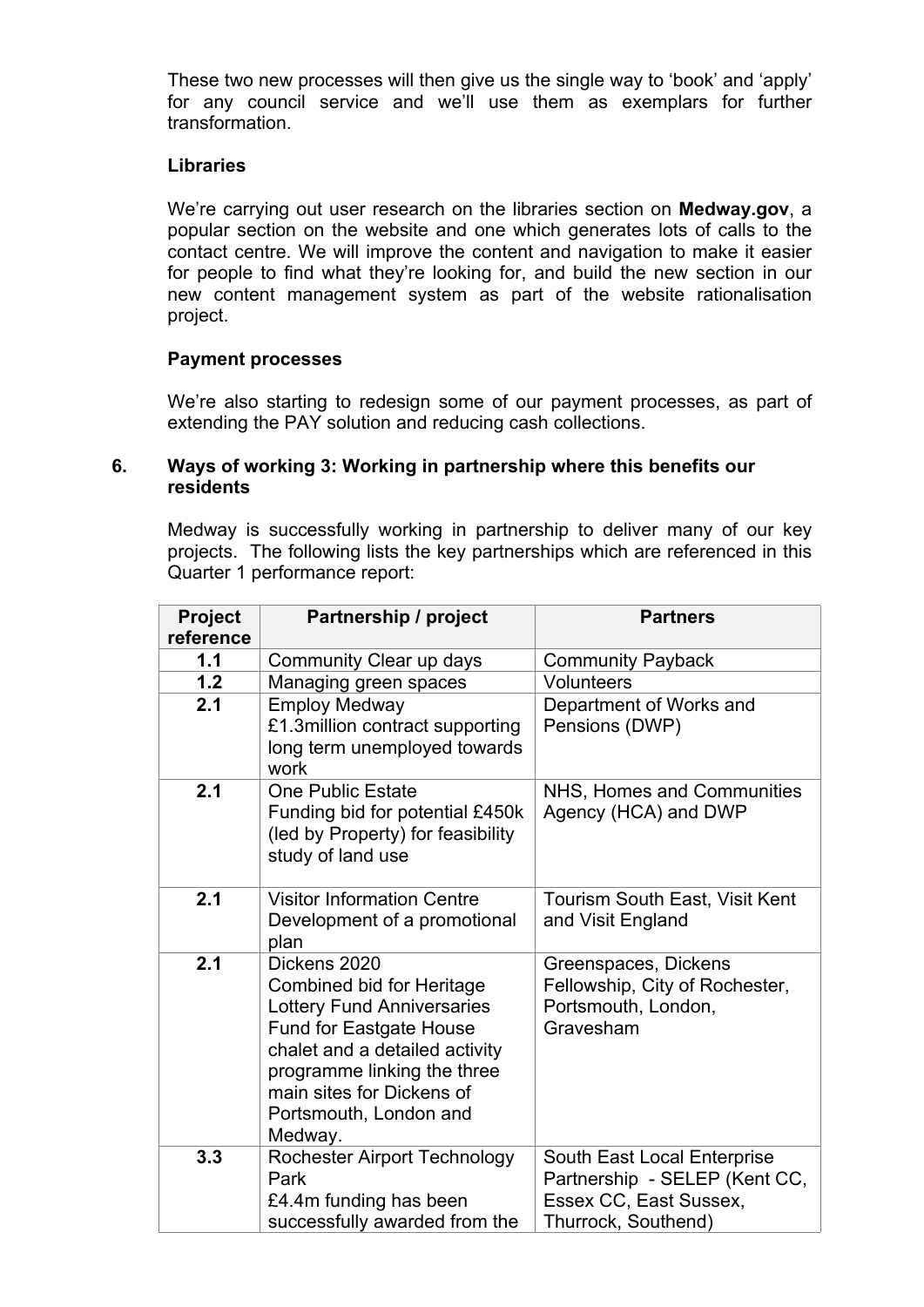| <b>Project</b><br>reference | Partnership / project                                                                                                                                                                                            | <b>Partners</b>                                                                                                                                                                                      |
|-----------------------------|------------------------------------------------------------------------------------------------------------------------------------------------------------------------------------------------------------------|------------------------------------------------------------------------------------------------------------------------------------------------------------------------------------------------------|
|                             | Local Growth Fund (LGF) for<br>improvements to the airport's<br>runway. A business case for a<br>further £3.7m bid to LGF is in<br>progress                                                                      |                                                                                                                                                                                                      |
| 3.2                         | Inward investment contract<br>Procurement of the contract to<br>deliver the next 3 years of<br><b>Inward Investment service</b>                                                                                  | <b>Kent County Council</b>                                                                                                                                                                           |
| 4.1                         | Attracting funding to support<br>Level 4 apprenticeships in<br>engineering and digital<br>technologies                                                                                                           | 4 Universities in Medway<br>(University of Kent, Canterbury<br><b>Christ Church University,</b><br>University of Greenwich and Mid<br>Kent College) and local<br>businesses                          |
| 4.2                         | <b>Medway Youth Employment</b><br>Strategy                                                                                                                                                                       | <b>Medway Youth Trust</b>                                                                                                                                                                            |
| 5.4                         | Strood railway station<br>improvements                                                                                                                                                                           | <b>Network Rail</b>                                                                                                                                                                                  |
| 5.6                         | Chatham railway station<br>improvements                                                                                                                                                                          | <b>Network Rail</b>                                                                                                                                                                                  |
| 8.1                         | <b>Healthy Weight Network</b><br>Preventing childhood obesity<br>and supporting families to<br>achieve a healthy weight                                                                                          | Council services: planning,<br>sports and leisure, integrated<br>transport, greenspaces, early<br>years team, school contracts<br>team                                                               |
| 9.2                         | A Healthy Child Partnership<br>Group Aims to bring<br>professionals and<br>commissioners together to<br>become a steering group for<br>future commissioning,<br>workforce development and<br>service integration | Council services: early years<br>team, early help, social care,<br>partnership commissioning,<br>Medway community Healthcare<br>Trust, Medway Foundation<br>Trust: (school nursing and<br>midwifery) |
| 10.1                        | <b>Staying Connected</b><br>Programme to reduce social<br>isolation                                                                                                                                              | Kent fire and rescue service                                                                                                                                                                         |

# **7. Risk management**

- 7.1 Risk management helps to deliver performance improvement and is at the core of decision-making, business planning, managing change and innovation. It is practised at both management and service delivery level, enabling the effective use of resources, and securing the assets of the organisation and its continued financial and organisational well-being.
- 7.2 The purpose of the Council Plan performance monitoring reports during the year is to enable managers and members to manage the key risks identified in delivering priorities.